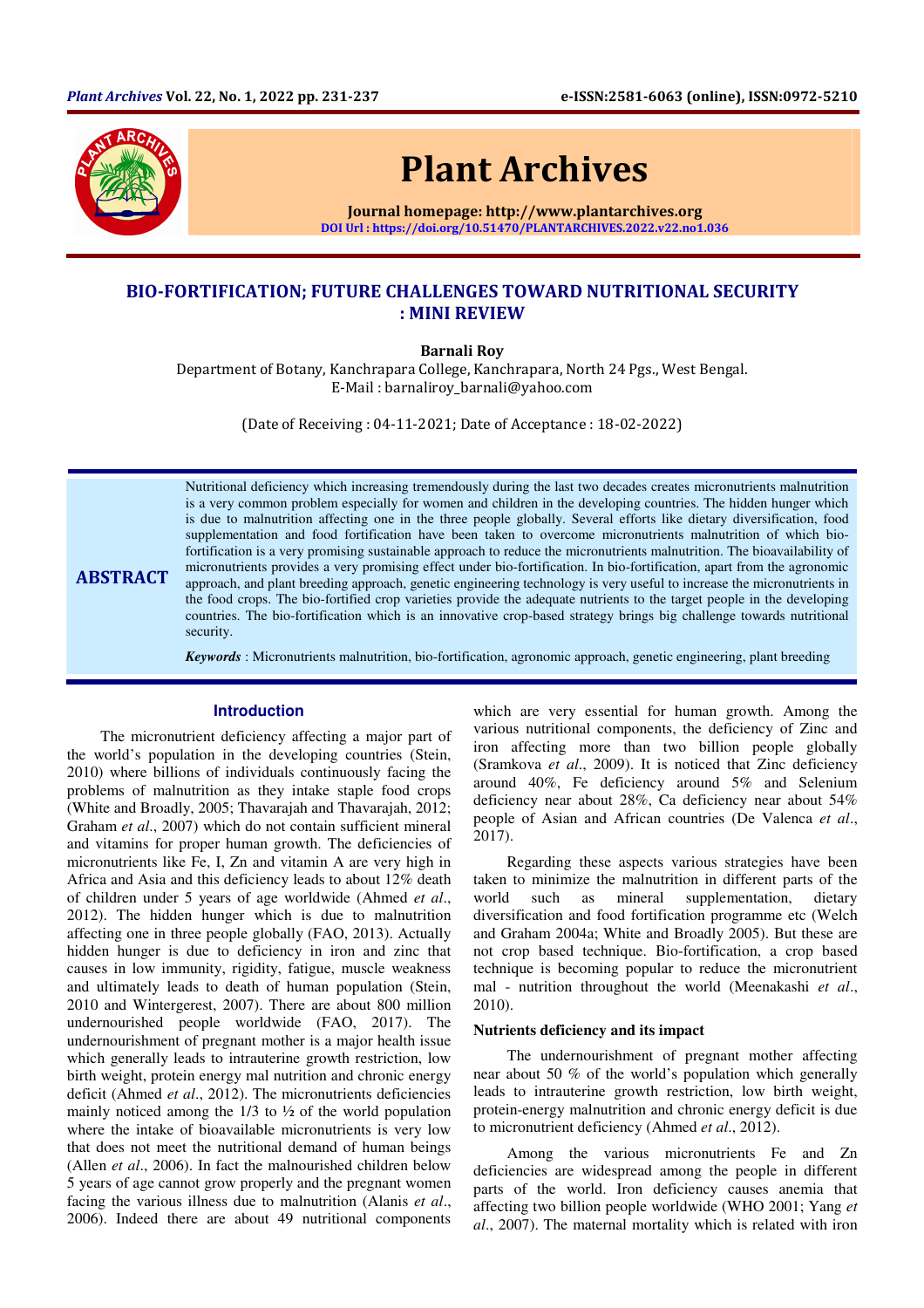deficiency is near about 5% and this acute deficiency leads to death of young women at the time of childbirth (Meenakshi *et al*., 2010). Zinc which protects the cells from oxidative damage (Rosan *et al*., 2002; Prasad *et al*., 2004) can overcome the chances of prostrate and pancreatic cancers (Costello *et al*., 2017). The deficiency of Zinc shows mental illness, decrease infertility and weak immune system that affecting women during pregnancy (Roohani *et al*., 2013). Actually one third of the world's population affected by zinc deficiency (Muller and Krawinkle, 2005) that results in diseases and death of human being in developing countries (White and Broadly, 2009). The vitamin A deficiency is another problem specially for low income group of people in developing countries which affecting near about 125 million preschool-aged children and 7 million pregnant women. Iodine deficiency which is a major health problem in developed countries can causes mental retardation, goiter hyperthyroidism and low fertility (WHO, 2007). About 20% of world population suffering from iodine deficiency and during pregnancy iodine disorder results in to mentally impaired babies (Bruno *et al*., 2008; Hetzel *et al*., 2004).

Selenium is another important essential micronutrient and selenium deficiency also observed in different parts of the world. The deficiency of selenium creates several complications like epilepsy, oxidative stress-related conditions, infertility, low immunity in human body (Rayman 2012; Zeng and Combs, 2008; Whanger 2004).

So the problem of micronutrient deficiency is very challenging health issue and much attention should be given to ensure the nutritional security of undernourished people.

#### **Strategies for Improvement of Essential Nutrients**

About two third of the world population suffering from malnutrition as they do not intake micronutrient-rich foods and this deficiency can be overcome through dietary diversification, food supplementation and food fortification program (White and Broadly, 2009). Dietary diversification which involves the consumption of a variety of healthy fruits, vegetables and different grains is related with several factors like affordability, dietary habits and accessibility of the poor people. Food supplement is a short-term method for the betterment of nutritional status and may not be applicable for huge population. Actually food supplements are micronutrients which can be taken in the form of powder, pills and in the form of solution in that cases daily diet does not meet the essential nutrient in such cases the use of folic acid supplements can be applied to increase the folate level in dietary plate (Blanequaert *et al*., 2013; Hefni *et al*., 2010). Folic acid, iron and zinc supplements is very useful for children and pregnant women and this method is not cost effective (Bailey *et al*. 2015; Wiltgrenet *et al*., 2015). Though supplementation for folic acid, zinc and iron is low cost effective but it needs proper medical consultancy and adequate educational programmes (Stoltzfus, 2011).

Food fortification is the improvement of the nutritional quality of foods by the addition of vitamins and minerals. Iron, ferrous sulfate, ferrous fumerate, ferric pyrophosphate and electrolytic iron powder compounds are generally applied for food fortification (World Health Organization, 2006). Various food assistance programmes have been developed by the World Food Programmes (WFP) where pre-cooked and milled cereals and fortified pulses can minimize the unhealthiness due to malnutrition.

#### **Bio-fortification**

Among the various strategies taken for improvement of nutritional qualities, bio-fortification is popularly known as an alternative low cost sustainable technique for poor people (Nestel *et al*., 2006). Bio-fortification is most feasible approach to deliver micronutrients to the people who are generally used to inadequate intake of essential micronutrients in daily diet (Bouis and Saltzman, 2017). Actually food crops being low in micronutrient content as the cultivation of high-yielding varieties require high quantity of micronutrients that reduces the soil micronutrient level in various parts of the world (Fageria and Baligar 2008). The bioavailability of micronutrients provides a very promising effect underbio-fortification. The level of micronutrient content in food crops as well as the bioavailability of micronutrient level both are essential to overcome the micronutrient specially in developing countries for large population (Sperotto *et al*., 2012). Besides this the mechanisms of adaptation of micronutrient stress by plant and the pathway of translocation of micronutrient from soil to plant body has been well understood for successful biofortification programme (Khush *et al*., 2012). Several approaches have been taken in bio-fortification programme like agronomic approach, genetic engineering and breeding approach.

#### **Agronomic Approach**

It is short-term and sustainable technique applied for bio-fortification (Cakmak, 2008). Agronomic biofortification approach involves micronutrient uptake from the surrounding soil and translocation into edible parts of the plant body. Actually the high yielding crop varieties causes the depletion of soil native micronutrient level that results low micronutrient density in food crops causing micronutrient malnutrition. Basically, at micronutrientdeficient soil, application of micronutrient fertilizer is found more effective for crop plants. It has been shown that both productivity and micronutrient density of grains has been increased after the use of fertilizers enriched with Zinc in wheat (Hu *et al*., 2003), rice (Lie *et al*., 2003). The application of mineral fertilizers to the soil is required due to low phyto-availability of minerals in the soil (White and Broadley, 2009). The application of foliar fertilization gives better result than the application in soil in case of wheat (Cakmak *et al*., 2010a). The application of zinc as a foliar fertilizer in wheat shows the improvement of zinc concentration of wheat grain by 2-3 folds (Cakmak *et al*., 2010 b; Cakmak 2008). The use of zinc- based fertilizers can minimize the phytic acid concentration which causes the improvement of bioavailability of zinc at the dietary plate (Cakmak *et al*., 2010b; Erdal *et al*., 2002). The iron availability and its mobility in calcerous soil is limited and in that case the application of iron fertilizer is not so effective and due to this reasons foliar application of iron based fertilizer is recommended (Cakmak, 2008). Recent research findings shows that there is a relationship between iron and nitrogen concentration of grain and the transport mechanism of nitrogen and iron in food crops is controlled by the plant's genetic system (Waters *et al*., 2009).

The application of mineral fertilizer enriched with Se. I and Zn was successful because these elements having high mobility (Dai *et al*., 2004; HartiKainen, 2005; White and Broadley, 2005). The application of fertilizers enriched with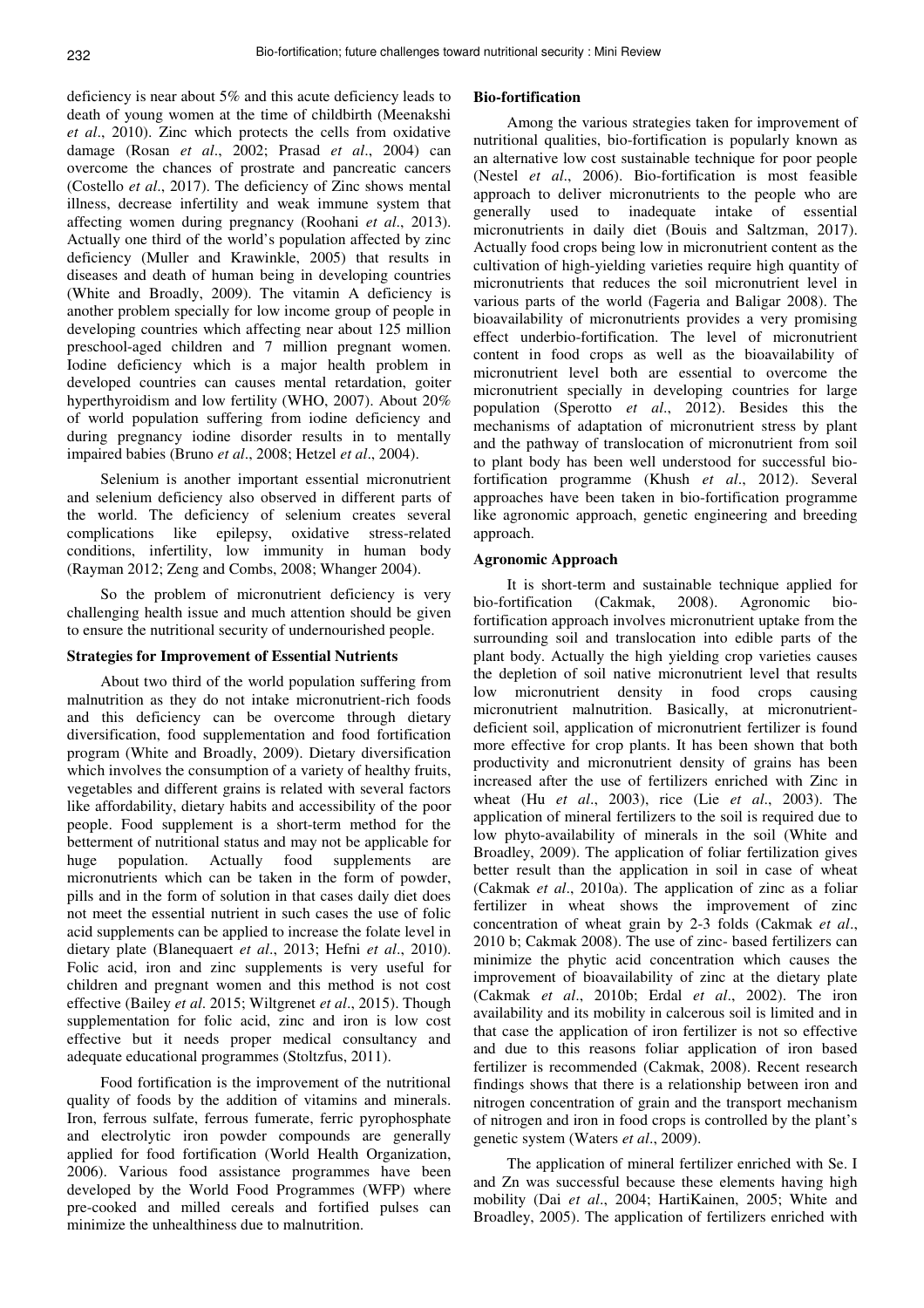sodium selenite is very significant to improve Se in take in the human body (Alfthan *et al*., 2015). Foliar fertilization is applicable where mineral elements are not present sufficiently in the soil or not easily available to the plant tissues (Garg *et al*., 2018). It was noticed by Shivay *et al*. (2015) that there is a link between Zn uptake and the yield of chickpeas after the foliar application of Zn. It was observed that Se concentration has been increased after the foliar application of Se fertilizers in the seeds of peas and lentils (Smrkolj *et al*., 2006; Rahman *et al*., 2015). The use of beneficial soil micro-organisms is another approach of biofortification.

#### **Use of Micro-organisms**

The presence of beneficial soil microorganisms with symbiotic association in plant roots provides the production of plant growth hormones and enhances the availability of mineral nutrients (FAO, 2019). The soil micro-organisms like *Bacillus*, *Pseudomonas* applied to promote the phytoavailability of micronutrients used mainly as seed inoculants. These micro-organisms promote the plant growth through the production of antibiotics, chitinases siderophore and growth hormones (Mahaffee, 1994). The use of plant growth promoting micro-organisms in iron fortification is very useful that can chelate iron though the generation of siderophore compounds and solubilize phosphorus and prevent the growth of plant pathogens (Panhwar *et al*., 2012; Sreevidya *et al*., 2016). The concentration of Fe, Se, and Zn have been increased after the application of the microorganism inoculants with mycorrhizal approach (Rengel *et al*., 1999; Smith and Read, 2007; Cavagnoro, 2008).

The use of intercropping of cereals with appropriate dicot plant can play a vital role to increase the iron and zinc penetration through root interactions (Huang *et al*., 2012; Kamal *et al*., 2000; Zuo *et al*., 2004; Inal *et al*., 2007). There are some limitations in agronomic bio-fortification where existing variability of micronutrient availability and creates micronutrient deficiency in plant roots (Yang *et al*., 2007).

## **Genetic Engineering Technology**

The modification of plant genetic construction is possible through the application of genetic engineering technology that can induce the synthesis of minerals and vitamins and inhibit the synthesis of anti-nutrient components (Bouis *et al*., 2003; Raboy, 2002; Tucker, 2003). The genetic engineering has been applied for bio-fortification when a specific micronutrient not found in crops and where modifications is not possible through traditional breeding (Mayer *et al*., 2008; Periz *et al*., 2013). The fully sequenced genomes in several crops is now available through genetic engineering. With the progress of genetic engineering specific antinutrients can be removed or promoters can be included that can promote the bioavailability of micronutrients (Garg *et al*., 2018; Carvallo and Vasconceles, 2013). Recently genetic engineering technology has been applied for the improvement of nutritional profile in the pulse crops. It has been shown that the concentration of amino acid methionine become higher in transgenic bean through the expression of a methionine-rich storage albumin obtained from Brazil nut (Aragao *et al*., 1999). To reduce the micronutrient deficiency of large population specially in developing countries the application of transgenic technique has been developed in rice where the Fe accumulation can be

induced through the iron storage protein ferritin (Gele *et al*., 2000; Vasconcelos *et al*., 2003). The golden rice that was developed by genetic engineering is consumed to overcome vitamin A deficiency (Paine *et al*., 2005) among the people. It was reported the folate concentration is being increased in rice and tomato by metabolic engineering (Blancquaert *et al*., 2013 and Blancquaert *et al*., 2014). The genetic engineering technique has been applied to increase folate concentration more than 100 times via over expression of Arabidopsis thaliana pterin in rice (Storozhenko *et al*., 2007). It is reported that the CRISR / Cas 9 and TALENs technologies are exploited to develop mutant lines for the genes that are associated in small RNA processing in case of *Glycine max* and *Medicago truncatuta* also (Curtin *et al*., 2018).

# **Breeding Approach**

It is easy and low-cost effective technique for biofortification programme. There is genotypic variation among the staple food crops regarding micronutrient concentration (Graham *et al*., 2007) and so that to utilize this existing genotypic variation among the food crops is the main target in breeding technique (Zapata-Caldas *et al*., 2009). The Consultative group on International Agricultural Research (CGIAR) centre started the "Harvest Plus" programme in which the main target is to increase the concentration and bioavailability of zinc and iron in widely used staple food crops through breeding (Bouis, 2002; Pfeiffer and McClafferty, 2007). As the variation in iron and zinc conc. has been noticed among the food crops in such case selective breeding is recommended to increase the level of micronutrient (Tiwari *et al*., 2009). The Harvest Plus Programme was developed in 2003 to take initiative of micronutrient deficiencies in major food crops of common beans, maize, sweet potatoes, pearl millet, cassava, rice in Asian and African countries (Bouis and Welch, 2010). The rural people actually prefer the conventional plant breeding approaches as the commercially marketed fortified foods are not easily available to the large populations of remote areas (Bouis, 2003). The iron and zinc level may vary in rice grain (Khush *et al*., 2012) and the considerable variation in iron conc. have been noticed among rice, wheat and maize also (White and Broadly, 2005). Several research initiatives have been taken to increase the contents of micronutrient, vitamin A, tryptophan and lysine among the food crops throughout the world (Pfeiffer and McClafferty, 2007) among which appropriate breeding technique might be the best biofortification tool.

# **Current Status of Bio-fortified Crops**

As the nutrient deficiency is a big problematic issue in developing countries where near about 150 bio-fortified varieties of 10 crops had been developed that are consumed by more than 20 million people (Bouis and Saltzman, 2017). It has been reported that the intake of Fe bio-fortified beans can increase the hemoglobin level and body iron in irondepleted women in Rwanda (Haas *et al*., 2017). Bio-fortified maize can increase the concentration of vitamin A that had been shown among 5-7 years old child after the intake of biofortified maize in Zambia (Gannon *et al*., 2004). Several varieties of bio-fortified lentils enriched with iron and Zinc have been released by the International Centre for Agricultural Research in Dry Areas (ICARDA) of various zones and Harvest Plus also released 10 Fe- bio-fortified bean varieties. Harvest Plus works with public and private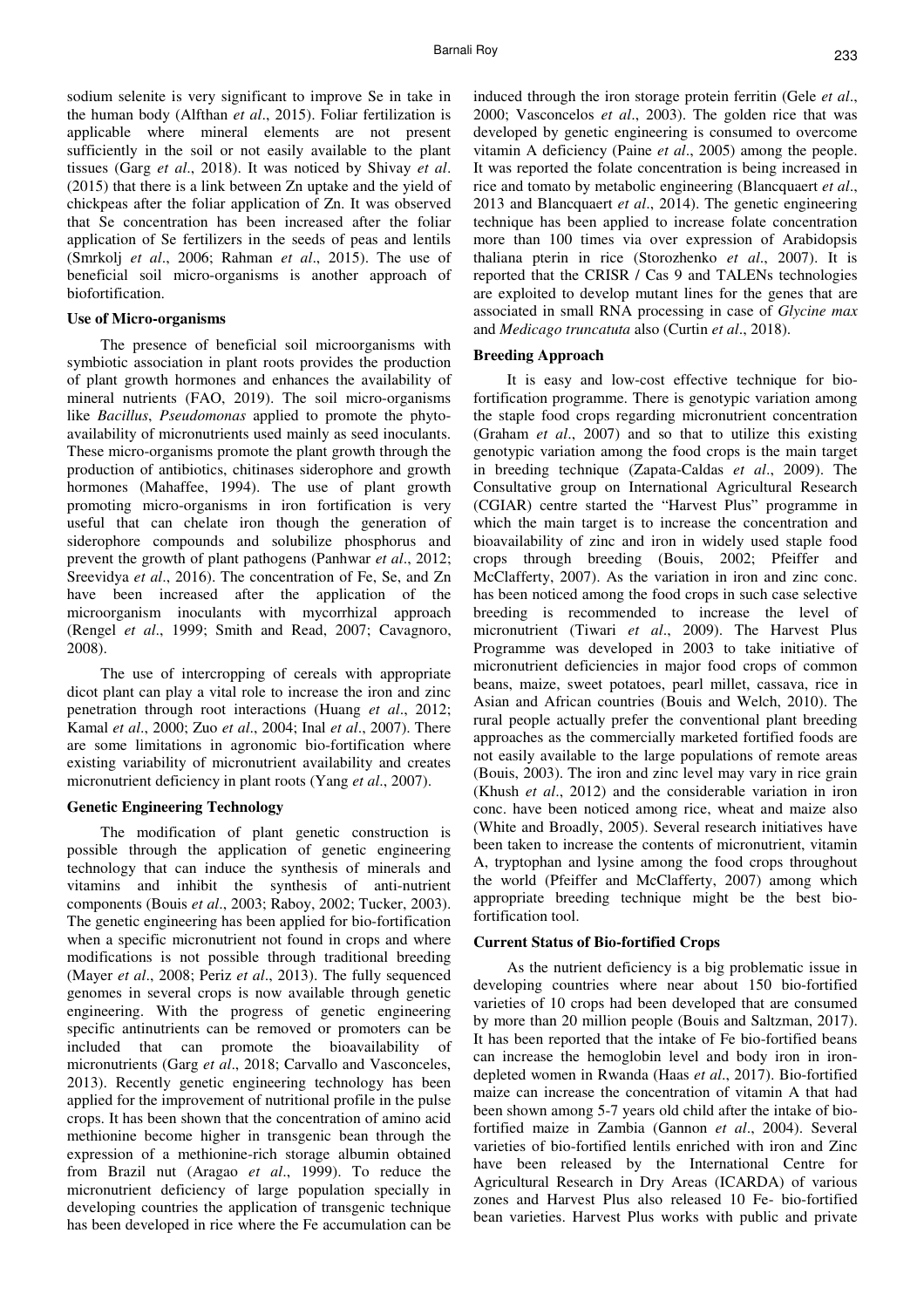organization for the production and delivery of bio-fortified crops (Bouis and Saltzman, 2017).

#### **Key factors for the success of Bio-fortification**

Till date the bio-fortification programme is in the phase of research. Proper knowledge is required regarding the bioavailability of micronutrients within the food crops and their distribution in plant body (Smith *et al*., 2016). The genetic diversity in the germplasms, the low level of antinutrients and the high level of promoter substances such as amino acids and ascorbic acid that can induce the absorption of essential minerals (Bouis, 2003) which are the major criteria for the success of bio-fortification. In the conventional breeding programs there are some limitations like low genetic variations, long time for generating desired cultivars and the dependency on phytoavilability of mineral nutrients of the soil which can overcome by the use of soil with high variation in micronutrient concentration and the use of available wild germplasms (White and Broadly 2009; Garg *et al*., 2018; Carvalho and Vasconcelos, 2013). Genetic diversity is very useful to enhance the micronutrient status by the use of conventional and modern breeding practices. Actually, the magnitude of success of bio-fortified crops depends on the acceptance of bio-fortified varieties by the undernourished people.

# **Future Challenges**

The current bio-fortification methodology is a major challenging issue to reduce the deficiency of micronutrient malnutrition. The basic understanding regarding the micronutrient acquisition and their transport through the soilplant system and the safety issues of bio-fortified crops should be analyzed in detailed. The knowledge of bioavailability of micronutrient among the food crops and the mineral distribution pattern in plant body needs to be explored. The bioavailability of micronutrients at high concentration is required for success in bio-fortification which is possible through the increasing concentration of promoter substances that enhance the absorption of minerals and lowering the concentration of antinutrients (White and Broadly, 2009). The absorption of Se, Ca, P, Fe, Zn, methionine and tryptophan can be enhanced by the promoter substances like vitamin E, vitamin D, vitamin C, provitamin A, choline as well as niacin (Brinch-Pedersen *et al*., 2007). The antinutrient phytate present in the seed (Warkentin *et al*., 2012) may be bind with iron and zinc and prevent their absorption in human body (Liu *et al*., 2015). The low phytate lines can be obtained through the germplasm screening (Shewry & Word, 2012) or manipulation of biosynthesis of phytate through the mutation of a myo-inositol kinase (MIK) gene (Shi *et al*., 2005). It has been reported that the low phytate lines have been generated that may enhance the mineral absorption in pulse crop by lowering the phytate concentration (Campion *et al*., 2009; Panzeri *et al*., 2011; Shunmugam *et al*., Commielli *et al*., 2018). It was thought earlier that polyphenols which can inhibit the Fe bioavailability in human are secondary metabolites and present in cereals, legumes and also in various fruits (Manach *et al*., 2004; Scalbert *et al*., 2005). Recently it has been reported that among polyphenols four polyphenols enhance Fe uptake which can be used in future breeding programme (Hart *et al*., 2018). About 30 polyphenols have been identified by Jha *et al*., 2019 in a recombinant inbred line

population derived through the crossing between CDC Amarillo and CDC Dakota pea cultivars.

The bio-fortification technique have been applied to some major crops but it should be applied in future on all the crops which are indirectly or directly related with micronutrient deficiencies and for these interdisciplinary research team should conduct the experiments to eliminate the micronutrient malnutrition.

#### **Conclusion**

Bio-fortified crops provide essential micronutrients which are very essential for proper human growth. Malnutrition is a major health issue in the underdeveloped and developing countries. Essential intervention is needed for delivering bio-fortified crops to target people. Proper awareness among the people regarding the health benefits of bio-fortified crops is required to overcome the micronutrient malnutrition. The bio-fortification strategy brings great promise towards nutritional security.

# **References**

- Ahmed, T.; Hossain, M. and Sanin, K.I. (2012). Global burden of maternal and child undernutrition and micronutrient deficiencies. *Ann. Nutr. Metab*., 61: 8–17. [CrossRef]
- Alanis-guzman, Maria Guadalupe, Carlos Amaya-guerra, Sergio O Serna Sald (2006). Soyabean fortification and enrichment of regular and quality protein maize tortillasaffects brain development and maze performance of rats. 161–68.
- Alfthan, G.; Eurola, M. and Ekholm, P. (2015). Effects of nationwide addition of selenium to fertilizers on foods, and animal and human health in Finland: From deficiency to optimal selenium status of the population. *J. Trace Elem. Med. Biol*., 31: 42–147. [CrossRef]
- Allen, L.D.; de Benoist, B.; Dary, O. and Hurrell, R.E. (2006). Guidelines on food fortification with micronutrients. Geneva: World Health Organization/ Food and Agriculture Organization; 2006.
- Aragao, F.J.L.; Barros, L.M.G.; De Sousa, M.V.; Grossi de Sa, M.F.; Almeida, E.R.P.; Gander, E.S. and Rech, E.L. (1999). Expression of a methionine-rich storage albumin from the Brazil nut (*Bertholletia excelsa* H.B.K., Lecythidaceae) in transgenic bean plants (*Phaseolus vulgaris* L., Fabaceae). *Genet. Mol. Biol*., 22: 445–449. [CrossRef]
- Bailey, R.L.; West, K.P., Jr. and Black, R.E. (2015). The epidemiology of global micronutrient deficiencies. *Ann. Nutr. Metab*. 66: 2233. [CrossRef] [PubMed]
- Blancquaert, D.; De Steur, H.; Gellynck, X. and Van Der Straeten, D. (2014). Present and future of folatebiofortification of crop plants. *J. Exp. Bot*. 65: 895–906. [CrossRef] [PubMed]
- Blancquaert, D.; Storozhenko, S.; Van Daele, J.; Stove, C.; Visser, R.; Lambert, W. and Van Der Straeten, D. (2013). Enhancing pterin and paraaminobenzoate content is not sufficient to successfully biofortify potato tubers and Arabidopsis thaliana plants with folate. *J. Exp. Bot*., 64: 3899–3909. [CrossRef]
- Bouis, H.E. (2002). Plant breeding: A new tool for fighting micronutrient malnutrition. *J. Nutr.* 132: 491S– 494S.[CrossRef]
- Bouis, H.E. (2003). Micronutrient fortification of plants through plant breeding: Can it improve nutrition in man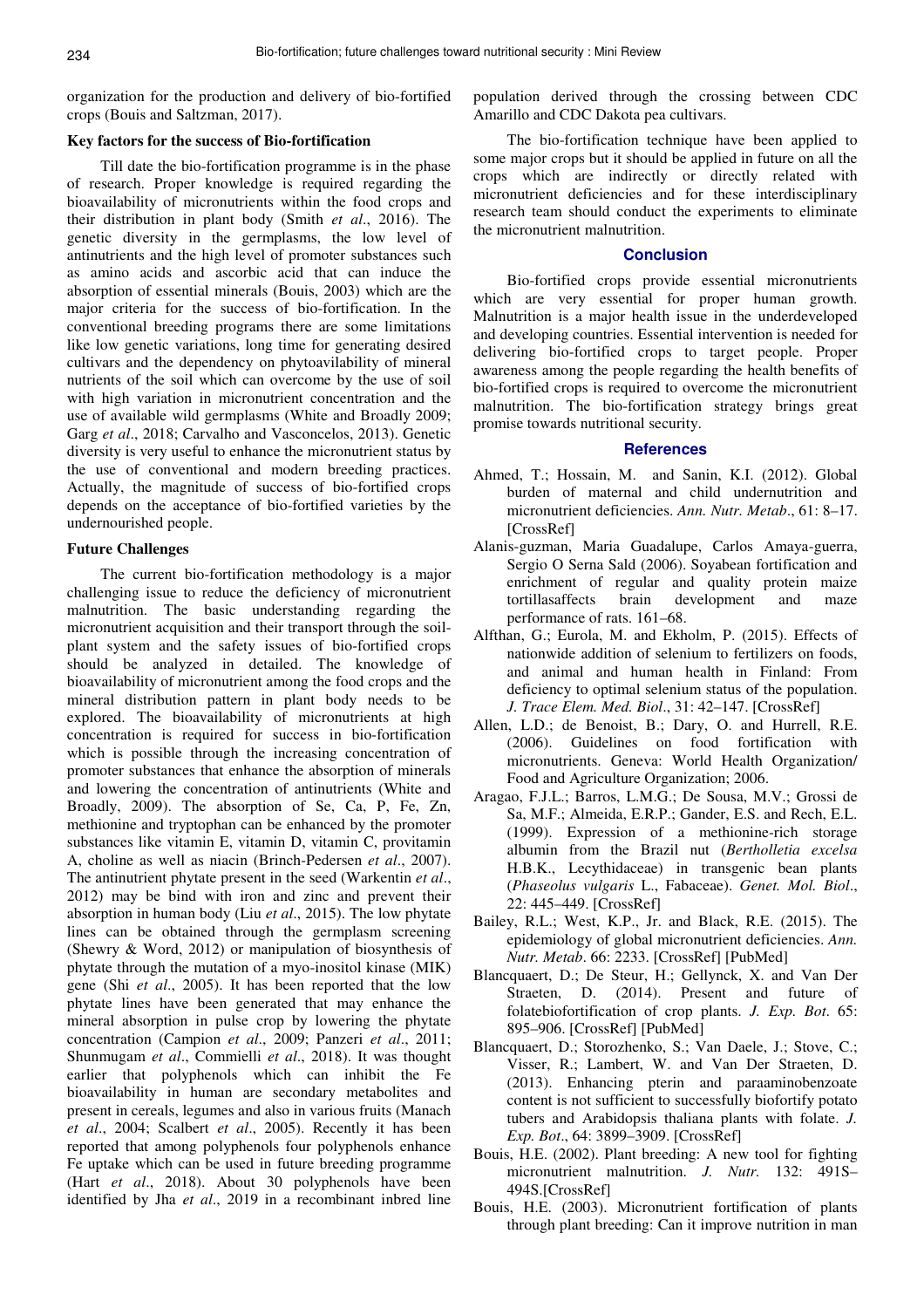at low cost? *Proc. Nutr. Soc*., 62: 403–411. [CrossRef] [PubMed]

- Bouis, H.E. and Saltzman, A. (2017). Improving nutrition through biofortification: A review of evidence from Harvest Plus, 2003 through 2016. *Glob. Food Sec*. 12: 49–58. [CrossRef]
- Bouis, H.E. and Welch, R.M. (2010). Biofortification-A sustainable agricultural strategy for reducing micronutrient malnutrition in the global south. *Crop Sci*., 50: S20–S32. [CrossRef]
- Brinch-Pedersen, H.; Borg, S.; Tauris, B. and Holm, P.B. (2007). Molecular genetic approaches to increasing mineral availability and vitamin content of cereals. *J. Cereal Sci.*, 46: 308–326. [CrossRef]
- Bruno, D.B.; Erin, M. and Maria, A. *et al*. (2008). Iodine deficiency in 2007: global progress since 2003. *Food Nutr Bull.,* 29: 195-202
- Cakmak, I. (2008). Enrichment of cereal grains with zinc: agronomic or genetic biofortification? *Plant Soil,* 302:  $1 - 17$ .
- Cakmak, I.; Kalayci, M.; Kaya, Y.; Torun, A.A.; Aydin, N.; Wang, Y.; Arisoy, Z.; Erdem, H.; Yazici, A.; Gokmen, O.; Ozturk, L. and Horst, W.J. (2010a). Biofortification and localization of zinc in wheat grain. *J Agric Food Chem.,* 58: 9092–9102.
- Cakmak, I.; Pfeiffer, W.H. and McClafferty, B. (2010b). Biofortification of durum wheat with zinc and iron. *Cereal Chem.,* 87: 10–20.
- Campion, B.; Sparvoli, F.; Doria, E.; Tagliabue, G.; Galasso, I.; Fileppi, M.; Bollini, R. and Nielsen, E. (2009). Isolation and characterisation of an lpa (low phytic acid) mutant in common bean (*Phaseolus vulgaris* L.). Theor. Appl. Genet., 118: 1211–1221. [CrossRef]
- Carvalho, S.M.P. and Vasconcelos, M.W. (2013). Producing more with less: Strategies and novel technologies for plant-based food biofortification. *Food Res. Int*., 54: 961–971. [CrossRef]
- Cavagnaro, T.R. (2008). The role of *Arbuscularmy corrhizas* in improving plant zinc nutrition under low soil zinc concentrations: A review. *Plant Soil*, 304: 315–325. [CrossRef]
- Cominelli, E.; Confalonieri, M.; Carlessi, M.; Cortinovis, G.; Daminati, M.G.; Porch, T.G.; Losa, A. and Sparvoli, F. (2018). Phytic acid transport in *Phaseolus vulgaris*: A new low phytic acid mutant in the PvMRP1 gene and study of the PvMRP spromoters in two different plant systems. *Plant Sci*., 270: 1–12. [CrossRef]
- Costello, L.C. and Franklin, R.B. (2017). Decreased zinc in the development and progression of malignancy: An important common relationship and potential for prevention and treatment of carcinomas. *Expert Opin. Ther. Targets*, 21: 51–66. [CrossRef]
- Curtin, S.J.; Xiong, Y.; Michno, J.M.; Campbell, B.W.; Stec, A.O.; Cˇ ermák, T.; Starker, C.; Voytas, D.F.; Eamens, A.L.; Stupar, R.M. (2018). CRISPR/Cas9 and TALENs generate heritable mutations for genes involved in small RNA processing of Glycine max and *Medicago truncatula*. *Plant Biotechnol. J*. 16: 1125–1137. [CrossRef]
- Dai, J.L.; Zhu, Y.G.; Zhang, M. and Huang, M.Z. (2004). Selecting iodine-enriched vegetables and the residual effect of iodate application to soil. *Biol. Trace Elem. Res*., 101: 265–276. [CrossRef]
- De Valença, A.W.; Bake, A.; Brouwer, I.D.; Giller, K.E. (2017). Agronomic biofortification of crops to fight hidden hunger in Sub-Saharan Africa. *Global Food Security.,* 12: 8–14.
- Erdal, I.; Yilmaz, A.; Taban, S.; Eker, S.; Torun, B. and Cakmak, I. (2002). Phytic acid and phosphorus concentrations in seeds of wheat cultivars grown with and without zinc fertilization. *J Plant Nutr.,* 25: 113– 127.
- Fageria, N.K. and Baligar, V.C. (2008). Ameliorating soil acidity of tropical Oxisols by liming for sustainable crop production. *Adv Agron*., 99: 345–399.
- FAO (2019). The Plant Production and Protection Division (AGP). Soil Biological Management with Beneficial Microorganisms; FAO: Rome, Italy, 2019.
- FAO, IFAD, UNICEF, WHO. The state of food security and nutrition in the World: Building Resilience for Peace and Food Insecurity. FAO, Rome; 2017.
- Gannon, B.; Kaliwile, C.; Arscott, S.A.; Schmaelzle, S.; Chileshe, J.; Kalungwana, N.; Mosonda, M.; Pixley, K.; Masi, C. and Tanumihardjo, S.A. (2014). Biofortified orange maize is as edacious as a vitamin A supplement in Zambian children even in the presence of high liver reserves of vitamin A: A community-based, randomized placebo-controlled trial. *Am. J. Clin. Nutr*. 100: 1541– 1550. [CrossRef] [PubMed]
- Garg, M.; Sharma, N.; Sharma, S.; Kapoor, P.; Kumar, A.; Chunduri, V. and Arora, P. (2018). Biofortified crops generated by breeding, agronomy, and transgenic approaches are improving lives of millions of people around the world. *Front. Nutr*., 5: 12. [CrossRef] [PubMed]
- Goto, F.; Yoshihara, T. and Saiki, H. (2000). Iron accumulation and enhanced growth in transgenic lettuce plants expressing the iron-binding protein ferritin. *Theor. Appl. Genet*. 100: 658–664. [CrossRef]
- Graham, R.D.; Welch, R.M.; Saunders, D.A.; Ortiz-Monasterio, I.; Bouis, H.E.; Bonierbale, M.; de Haan, S.; Burgos, G.; Thiele, G.; Liria, R.; Meisner, C.A.; Beebe, S.E.; Potts, M.J.; Kadian, M.; Hobbs, P.R.; Gupta, R.K. and Twomlow, S. (2007). Nutritious subsistence food systems. *Adv. Agron*., 92: 1–74.
- Haas, J.; Luna, S.V.; Lung'aho, M.G.; Ngabo, F.;Wenger, M.; Murray-Kolb, L.; Beebe, S.; Gahutu, J. and Egli, I. (2017). Consuming iron biofortified beans significantly improved iron status in Rwandan women after 18 weeks. *J. Nutr.,* 146: 1586–1592. [CrossRef]
- Hart, J.J.; Tako, E.; Kochian, L.V.; Glahn, R.P. (2015). Identification of black bean (*Phaseolus vulgaris* L.) polyphenols that inhibit and promote iron uptake by Caco-2 cells. *J. Agric. Food Chem*., 63: 5950–5956. [CrossRef]
- Hartikainen, H. (2005). Biogeochemistry of selenium and its impact on food chain quality and human health. *J. Trace Elem. Med. Biol.*, 18: 309–318. [CrossRef]
- Hefni, M.; Öhrvik, V.; Tabekha, M.M. and Witthöft, C. (2010). Folate content in foods commonly consumed in Egypt. *Food Chem.* 121: 540–545. [CrossRef]
- Hetzel, B.S.; Delange, F.; Dunn, J.T.; Ling, J.; Venkatesh, M. and Pandav, C.S. (2004). Towards the global elimination of brain damage due to iodine deficiency-a global program for human development with a model applicable to a variety of health, social and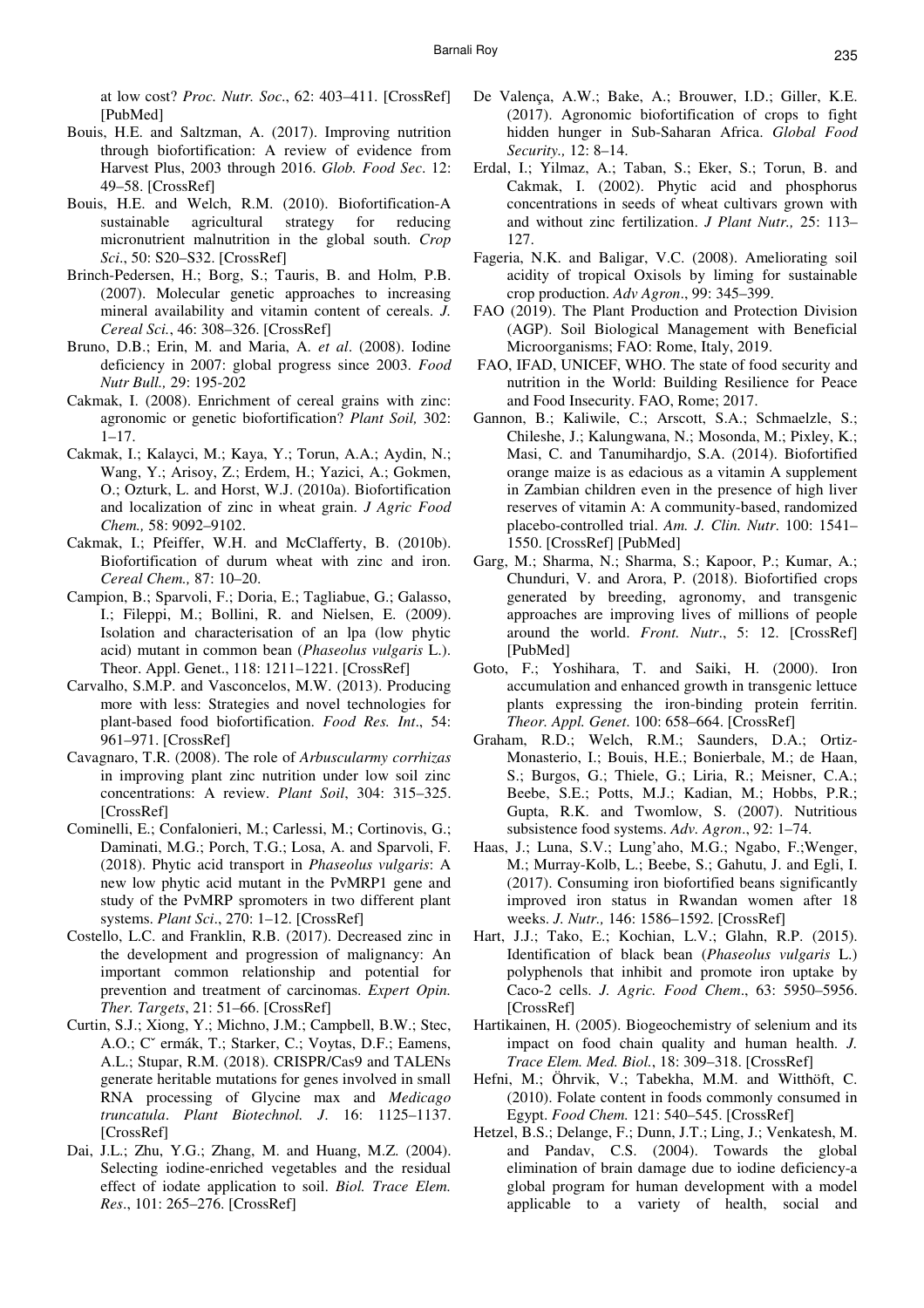environmental problems. Oxford University Press, New Delhi, pp 10-12.

- Hu, Y.X.; Qu, C.G. and Yu, J.N. (2003). Zn and Fe fertilizers' effects on wheat's output. *Chin Germplasm*, 2: 25–28.
- Huang, Y.; Yuan, L. and Yin, X. (2012). Biofortification to struggle against iron deficiency. In: Yuan L, Yin X (eds) Phytoremediation and biofortification-two sides of one coin. Springer, Netherlands, pp 59–74
- Inal, A.; Gunes, A.; Zhang, F.S. *et al* (2007). Peanut/maize intercropping induced changes in rhizosphere and nutrient concentrations in shoots. *Plant Physiol Biochem*., 45: 350–356.
- Jha, A.B.; Purves, R.W.; E-Elessawy, F.M.; Zhang, H.; Vandenberg, A. and Warkentin, T.D. (2019). Polyphenollic propfile of seed components of white and purple flower pea lines. *Crop Sci.*, 59: 2711-2719.
- Kamal, K.; Hagagg, L. and Awad, F. (2000). Improved Fe and Zn acquisition by guava seedlings grown in calcareous soils intercropped with graminaceous species. *J Plant Nutr*., 23: 2071–2080.
- Khush, G.S.; Lee, S.; Cho, J.I. and Jeon, J.S. (2012). Biofortification of crops for reducing malnutrition. *Plant Biotechnol Rep.,* 6: 195–202.
- Li, Z.G.; Ye, Z.Q.; Fang, Y.Y. and Yang, X.E. (2003). Effects of Zn supply levels on growth and Zn accumulation and distribution. *China Rice Sci.,* 17: 61– 66.
- Liu, X.; Glahn, R.P.; Arganosa, G.C. and Warkentin, T.D. (2015). Iron bioavailability in low phytate pea. Crop Sci., 55: 320–330. [CrossRef]
- Mahaffee, W.F. and Kloepper, J.W. (1994). Applications of plant growth-promoting rhizobacteria in sustainable agriculture. In Soil Biota: Management in Sustainable Farming Systems; Pankhurst, C.E., Doube, B.M., Gupta, V.V.S.R., Grace, P.R., Eds.; CSIRO: Melbourne, Australia, 23–31.
- Manach, C.; Scalbert, A.; Morand, C.; Rémésy, C. and Jimenez, L. (2004). Polyphenols: Food sources and bioavailability. *Am. J. Clin. Nutr*., 79: 727–747. [CrossRef]
- Mayer, J.E.; Pfeier, W.H. and Bouis, P. (2008). Biofortified crops to alleviate micronutrient malnutrition. *Curr. Opin.Plant Biol.* 11: 166–170. [CrossRef] [PubMed]
- Meenakshi, J.V.; Johnson, N.L.; Manyong, V.M. *et al.* (2010). How cost-effective is biofortification in combating micronutrient malnutrition? An ex ante assessment. *World Dev*, 38(1):64–75. doi:http:// dx.doi.org/ 10. 1016/j.worlddev.2009.03.014
- Muller, O. and Krawinkle, M. (2005). Malnutrition and health in developing countries. *Can Med Assoc J*.,173: 279–286.
- Nestel, P.; Bouis, H.E.; Meenakshi, J.V. and Pfeiffer, W. (2006). Biofortification of staple food crops. *J. Nutr.* 136: 1064–1067. [CrossRef]
- Paine, J.A.; Shipton, C.A.; Chaggar, S.; Howells, R.M.; Kennedy, M.J.; Vernon, G.; Wright, S.Y.; Hinchlie, E.; Adams, J.L.; Silverstone, A.L. *et al*. (2005). Improving the nutritional value of Golden Rice through increased pro-vitamin A content. *Nat. Biotechnol.* 23: 482–487. [CrossRef] [PubMed]
- Panhwar, Q.A.; Othman, R.; Rahman, Z.A.; Meon, S.; Ismail, M.R. (2012). Isolation and characterization of

phosphate-solubilizing bacteria from aerobic rice. *Afr. J. Biotechnol*., 11: 2711–2719.

- Panzeri, D.; Cassani, E.; Doria, E.; Tagliabue, G.; Forti, L.; Campion, B.; Bollini, R.; Brearley, C.A.; Pilu, R. and Nielsen, E. (2011). A defective ABC transporter of the MRP family, responsible for the bean lpa1 mutation, affects the regulation of the phytic acid pathway, reduces seed myo-inositol and alters ABA sensitivity. New Phytol. 191: 70–83. [CrossRef] [PubMed]
- Perez-Massot, E.; Banakar, R.; Gomez-Galera, S.; Zorrilla-Lopez, U.; Sanahuja, G.; Arjo, G.; Miralpeix, B.;Vamvaka, E.; Farré, G.; Rivera, S.M. (2013). The contribution of transgenic plants to better health through improved nutrition: Opportunities and constraints. *Genes Nutr*. 8: 29–41. [CrossRef] [PubMed]
- Pfeiffer, W.H. and McClafferty, B. (2007). Harvest Plus: breeding crops for better nutrition. *Crop Sci*., 47(Suppl 3): S88
- Prasad, A.S.; Bao, B.; Beck, F.W.; Kucuk, O. and Sarkar, F.H. (2004). Antioxidant effect of zinc in humans. *Free Radic. Biol. Med.* 37: 1182–1190. [CrossRef]
- Raboy, V. (2002). Progress in breeding low phytate crops. *J. Nutr.,* 132: 503S–505S.
- Rahman, M.M.; Erskine, W.; Materne, M.A.; McMurray, L.M.; Thavarajah, P.; Thavarajah, D. and Siddique, K.H.M. (2015). Enhancing selenium concentration in lentil (*Lens culinaris* sub sp. culinaris) through foliar application. *J. Agric. Sci*., 153: 656–665.
- Rayman, M.P. (2012). Selenium and human health. *Lancet,* 379: 1256–1268.
- Rengel, Z.; Batten, G.D. and Crowley, D.D. (1999). Agronomic approaches for improving the micronutrient density in edible portions of field crops. *Field Crop. Res*., 60: 27–40. [CrossRef]
- Roohani, N.; Hurrell, R.; Kelishadi, R.; Schulin, R. Zinc and its importance for human health: An integrative review. *J. Res. Med. Sci*., 18: 144–157.
- Rostan, E.F.; DeBuys, H.V.; Madey, D.L. and Pinnell, S.R. (2002). Evidence supporting zinc as an important antioxidant for skin. *Int. J. Dermatol*., 41: 606–611. [CrossRef]
- Scalbert, A.; Manach, C.; Morand, C. and Remesy, C. (2005). Dietary polyphenols and the prevention of diseases. *Crit. Rev. Food Sci. Nutr*., 45: 287–306. [CrossRef]
- Shewry, P.R. and Ward, J.L. (2012). Exploiting genetic variation to improve wheat composition for the prevention of chronic diseases. *Food Energy Secur*. 1: 47–60. [CrossRef]
- Shi, J.; Wang, H.; Hazebroek, J.; Ertl, D.S. and Harp, T. (2005). The maize low-phytic acid 3 encodes a myoinositol kinase that plays a role in phytic acid biosynthesis in developing seeds. *Plant J*., 42: 708–719. [CrossRef] [PubMed]
- Shivay, Y.S.; Prasad, R. and Pal, M. (2015). Effects of source and method of zinc application on yield, zinc biofortification of grain, and Zn uptake and use efficiency in chickpea (*Cicer arietinum* L.). Commun. *Soil Sci. Plant Anal*., 46: 2191–2200. [CrossRef]
- Shunmugam, A.S.K.; Bock, C.; Arganosa, G.C.; Georges, F.; Gray, G.R. and Warkentin, T.D. (2015). Accumulation of phosphorus-containing compounds in developing